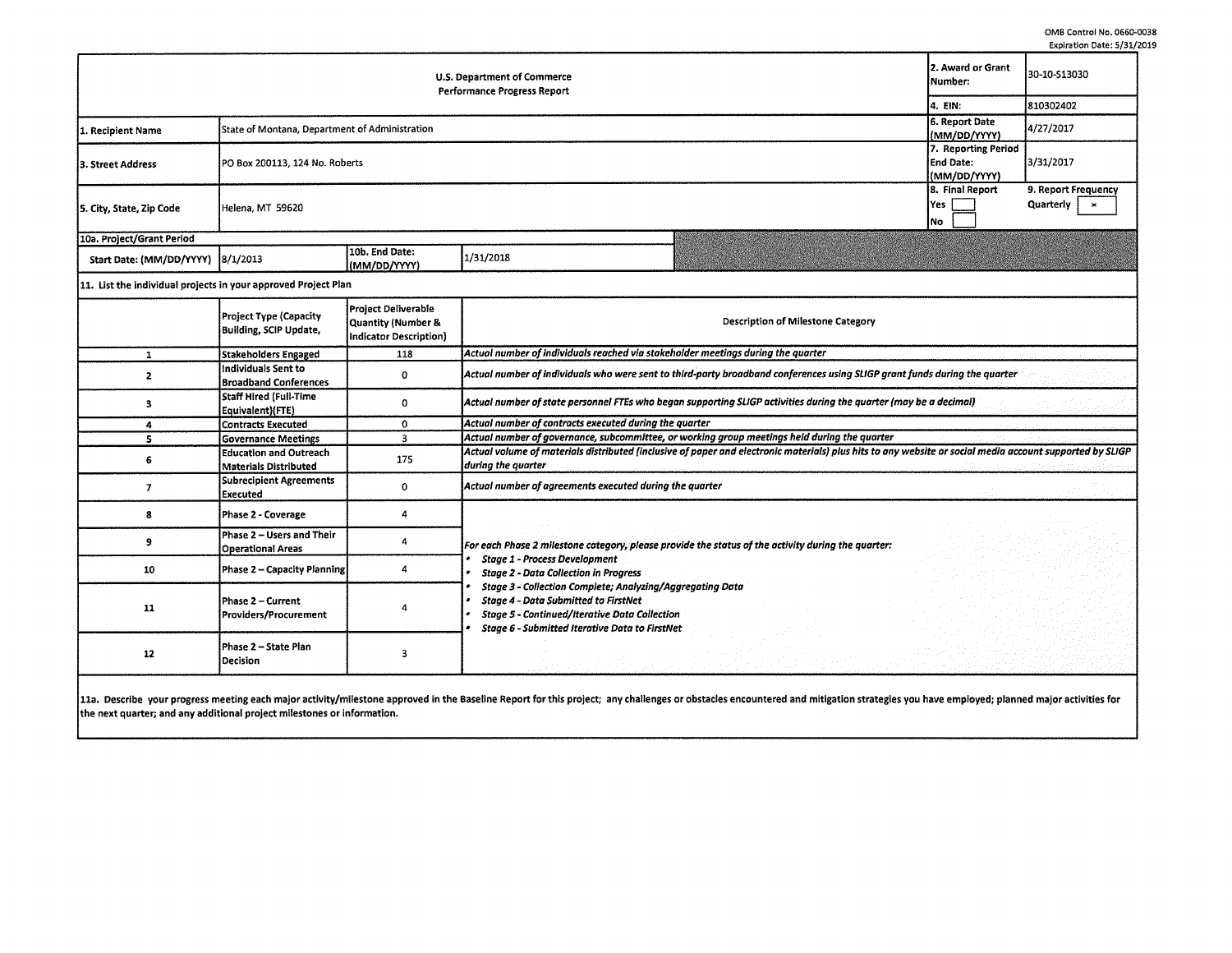January 17 and 18, FirstNet meetings were held at Kalispell and Missoula respectively. 25 local public safety officials and staff attended at Kalispell while 33 attended at Missoula. Tracey Maddock presented at both venues contractor/facilitator, along with Tracey Maddock, developed the attached questionaire as a means to organize local input. The results of comments by the attendees are attached to the PPR. Subsequent to these meeetings, gi claim and subsequent ruling, Ms. Maddock asked us to delay the meetings we were arranging for Great Falls, Butte and Helena. In the meanwhile, SLIGP staff began to formulate a plan relative to the Governors Decision. Essen l<br>Istatewide Interoperability Governing Board (SIGB) will evaluate the draft and final deployment plan against the coverage area objectives the SIGB submitted to FN October 1, 2015. Staff has been developing the metrics to recommendation to the Governor. Now that FirstNet has awarded its RFP, AT&T regional and local representatives have joined Justin Shore and Tracey Maddock at our March SIGB meeting; we expect their continued presence at fu monthly meetings. The Native American OR Coordinator continues to make contacts and inform representatives from the 7 Reservations. The Montana Legislature is in Session so there have been delegations from the Tribes comin The Native American OR Coordinator helped to staff the PS meetings at Kalispell and Missoula in January. During the first week of February, she attended meetings of the Rocky Mountain Tribal Leaders Winter Meetings at Hele meetings are not BB meetings but opportunities to make Tribal Leadership contacts and informally discuss FirstNet. Also, there is a Tribal Caucus Group that meets weekly during the Session. The OR Cordinator attends these Legislative Session starts January 2 and ends April 28, 2017.

11b. If the project team anticipates requesting any changes to the approved Baseline Report in the next quarter, describe those below. Note that any substantive changes to the Baseline Report must be approved by the Depart Commerce before Implementation.

We continue to work with the SLIGP Program Office to de-obligate funds that will allow NTIA to sponsor SLIGP 2.0.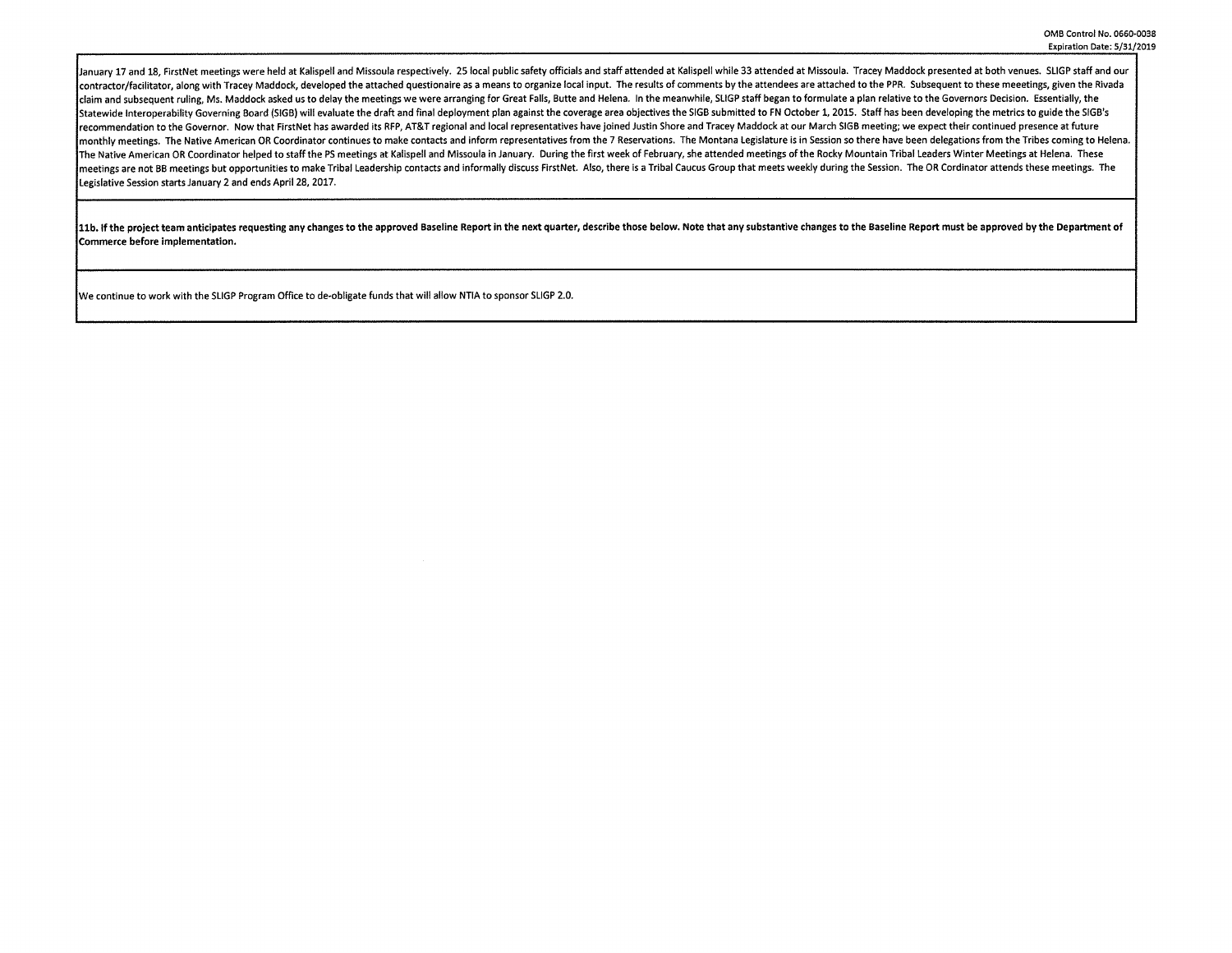\$0.00 \$0.00 \$0.00 \$0.00 \$0.00

11d. Describe any success stories or best practices you have identified. Please be as specific as possible.

The enclosed Local Engagement Meeting results are best practices.

FN Data Requests Answer Data Requests as<br>they occur

**13b. Describe any challenges encountered with vendors and/or subreclpients.** 

12. Personnel

12a. If the project is not fully staffed, describe how any lack of staffing may impact the project's time line and when the project will be fully staffed.

| 112b. Staffing Table - Please include all staff that have contributed time to the project. Please do not remove individuals from this table. |                                                    |                                                                                                                                                                                 |                                                                                                                                                        |                      |                               |                   |                 |                                         |                                          |
|----------------------------------------------------------------------------------------------------------------------------------------------|----------------------------------------------------|---------------------------------------------------------------------------------------------------------------------------------------------------------------------------------|--------------------------------------------------------------------------------------------------------------------------------------------------------|----------------------|-------------------------------|-------------------|-----------------|-----------------------------------------|------------------------------------------|
| Job Title                                                                                                                                    | <b>FTE%</b>                                        | Project (s) Assigned                                                                                                                                                            |                                                                                                                                                        |                      |                               |                   |                 |                                         | Change                                   |
| <b>SLIGP Project MGT (Inkind)</b>                                                                                                            | 100%                                               |                                                                                                                                                                                 | Work with and prepare reports for the SIGB, prepare quarterly PPR, supervise the OR Coordinator, Prepare RFP's and MoU's, answer FN RFI's<br>No Change |                      |                               |                   |                 |                                         |                                          |
| SPOC (Inkind)                                                                                                                                | 5%                                                 |                                                                                                                                                                                 | Single Point of Contact, Supervises Bureau Chief and SLIGP PM<br>No Change                                                                             |                      |                               |                   |                 |                                         |                                          |
| PSCB Bureau Chief (Inkind)                                                                                                                   | 20%                                                |                                                                                                                                                                                 | Meeting and Conference attendance, SLIGP supervision, Grant AOR<br>No Change                                                                           |                      |                               |                   |                 |                                         |                                          |
| <b>PSCB Bureau Fiscal MGT</b><br>$\{$ llnkind $\}$                                                                                           | 3%                                                 |                                                                                                                                                                                 | Liasion with state accounting, fiscal reporting and procurement<br>No Change                                                                           |                      |                               |                   |                 |                                         |                                          |
| <b>SLIGP OR Coord. (Federal)</b>                                                                                                             | 100%                                               | Contract for meeting facilitator, schedule regional and tribal meetings, develop contacts with local and tribal first responders, attend regional and tribal                    |                                                                                                                                                        |                      |                               |                   |                 |                                         | No Change                                |
| lAdministrative Assistant<br>(Federal)                                                                                                       | 50%                                                | Maintain SIGB and SLIGP websites, SIGB attendance records, munutes, scheduling, meeting set-up, travel claims processing for SIGB members, and, answer<br>SIGB member requests. |                                                                                                                                                        |                      |                               |                   |                 |                                         | No Change                                |
| 13. Subcontracts (Vendors and/or Subrecipients)                                                                                              |                                                    |                                                                                                                                                                                 |                                                                                                                                                        |                      |                               |                   |                 |                                         |                                          |
| 13a. Subcontracts Table - Include all subcontractors. The totals from this table must equal the "Subcontracts Total" in Question 14f.        |                                                    |                                                                                                                                                                                 |                                                                                                                                                        |                      |                               |                   |                 |                                         |                                          |
| Name                                                                                                                                         |                                                    | <b>Subcontract Purpose</b>                                                                                                                                                      | Type<br>(Vendor/Subrec.)                                                                                                                               | RFP/RFQ Issued (Y/N) | Contract<br>Executed<br>(Y/N) | <b>Start Date</b> | <b>End Date</b> | <b>Total Federal Funds</b><br>Allocated | <b>Total Matching Funds</b><br>Allocated |
| Montana State Library                                                                                                                        | <b>GIS Mapping</b>                                 |                                                                                                                                                                                 |                                                                                                                                                        | N                    |                               | 7/1/2015          | 12/30/2016      | \$100,000.00                            | \$0.00                                   |
| Brandborg, Sole Proprietor                                                                                                                   | Regional/local FirstNet Meeting Facilitator/Set-up |                                                                                                                                                                                 | Vendor                                                                                                                                                 |                      |                               | 2/5/2016          | 10/31/2017      | \$80,000.00                             | \$0.00                                   |

they occur and neglectic and **N N N** 7/1/2016 9/30/2017 | \$892,500.00<br>they occur

Tribal Facilitators Moderate/conduct 8/22/2015 Tribal Meeting Vendor N Y 8/21/2015 9/30/2017 \$30,000.00<br>MT LE and Fire Schools Ed and OR on Band 14 LTE 4 Apps and Devices MoA N N 7/1/2016 9/30/2017 \$152,886.00 MT LE and Fire Schools Ed and OR on Band 14 LTE 4 Apps and Devices MoA N N 7/1/2016 9/30/2017 \$152,886.00

Website Content **Inter-Active for PS Community** (Neglection Content Public Content Public Content Active for PS Community (Neglection Public Public Public Public Public Public Public Public Public Public Public Public Publ